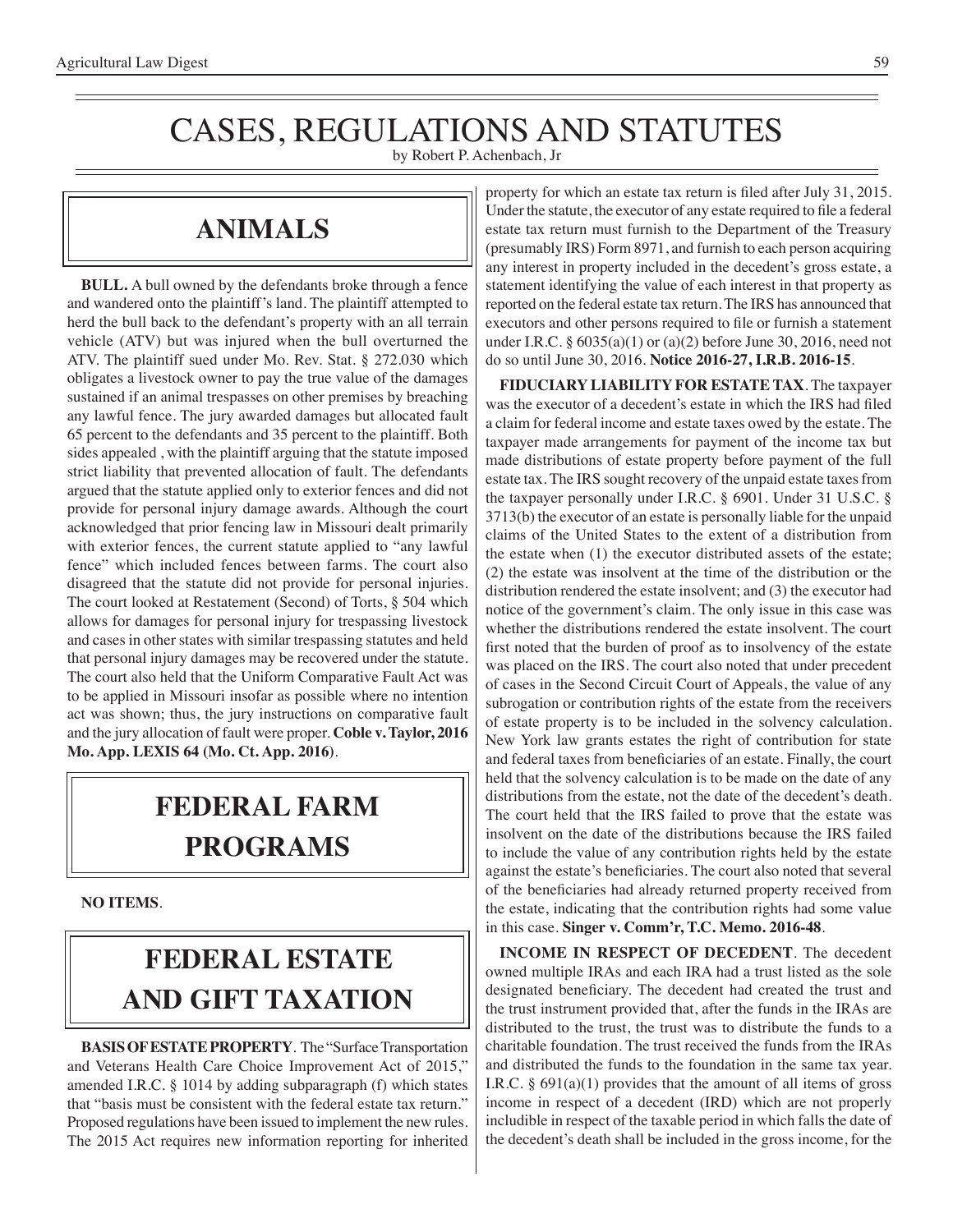table year when received, of: (1) the estate of the decedent, if the right to receive the amount is acquired by the decedent's estate; (2) the person who, by reason of the death of the decedent, acquires the right to receive the amount, if the right to receive the amount is not acquired by the decedent's estate from the decedent; or (3) the person who acquires from the decedent the right to receive the amount by bequest, devise, or inheritance, if the amount is received after a distribution by the decedent's estate of such right. *Rev. Rul. 92-47, 1992-1 C.B. 198* holds that a distribution to the beneficiary of a decedent's IRA that equals the amount of the balance in the IRA at the decedent's death, less any nondeductible contributions, is IRD under I.R.C.  $\S 691(a)(1)$  that is includible in the gross income of the beneficiary for the tax year the distribution is received. I.R.C.  $\S 642(c)(1)$  provides that in the case of an estate or trust, a deduction is allowed in computing its taxable income (in lieu of the deduction allowed by I.R.C.  $\S$  170(a), relating to deduction for charitable, etc. contributions and gifts) any amount of the gross income, without limitation, which pursuant to the terms of the governing instrument is, during the taxable year, paid for a purpose specified in I.R.C.  $\S 170(c)$ . Treas. Reg.  $\S 1.642-1(a)(1)$ provides that any part of the gross income of a trust which, pursuant to the terms of the governing instrument, is paid during a taxable year for a charitable purpose shall be allowed as a deduction to the trust. Thus, the IRS ruled that the trust would be allowed a deduction under I.R.C. § 642(c)(1) equal to the amount of IRD included in the trusts income resulting from the distributions from the IRAs. **Ltr. Rul. 201611002, Dec. 7, 2015**.

**IRA**. The taxpayer and decedent were married at the time of the decedent's death. The decedent owned a regular IRA and a Roth IRA with the decedent's estate as the beneficiary of both accounts. The taxpayer was the sole heir and administrator of the estate and elected to treat both accounts as the taxpayer's own and the trustee of the accounts changed the ownership accordingly. Generally, if the proceeds of a decedent's IRA pass through a third party, e.g. a trust or an estate, and then are distributed to the decedent's surviving spouse, the surviving spouse will be treated as having received the IRA proceeds from the third party and not from the decedent's IRA. Thus, generally a surviving spouse will not be eligible to roll over the distributed IRA proceeds into the spouse's own IRA. However, the general rule will not apply in a case where the IRA has not yet been distributed and the surviving spouse, as fiduciary of the decedent's estate, has the sole authority and discretion to pay the IRA proceeds to the spouse. In such a case, when the surviving spouse actually receives the IRA proceeds, the surviving spouse may roll over the amounts into an IRA set up and maintained in the surviving spouse's own name within 60 days. In this case, the decedent's interest in the IRA and Roth IRA passed to the estate. The taxpayer was both the administrator of the estate and its sole heir with the right to direct any and all amounts from the estate without restriction. Under this set of circumstances, no third party can prevent the taxpayer from receiving the proceeds of the accounts and from rolling over the full amount of the accounts into IRA and Roth IRA accounts set up and maintained in the name of the taxpayer. Thus, the IRS ruled that (1) The taxpayer will be treated for purposes of I.R.C.  $\S$  408(d)(3), as payee or distributee of the proceeds from the IRA and Roth IRA. (2) The IRA and Roth IRA will not be treated as inherited IRAs within the meaning of I.R.C. § 408(d)(3) with respect to taxpayer. (3) The taxpayer is eligible to roll over the proceeds from the IRA and Roth IRA to an IRA, and a Roth IRA, respectively, set up and maintained in the taxpayer's own name, pursuant to I.R.C.  $\S$  408(d)(3)(A)(i), as long as the rollover occurs no later than the 60th day after the proceeds are received by the taxpayer. (4) The taxpayer will not be required to include in gross income for federal tax purposes, for the year in which the distribution of the IRA and Roth IRA funds is made, any portion of the proceeds distributed from the IRA and Roth IRA that are timely rolled over to an IRA, and Roth IRA, respectively, set up and maintained in the taxpayer's name. **Ltr. Rul. 201612001, Dec. 17, 2015**.

**PORTABILITY**. The decedent died, survived by a spouse, on a date after the effective date of the amendment of I.R.C. § 2010(c), which provides for portability of a "deceased spousal unused exclusion" (DSUE) amount to a surviving spouse. To obtain the benefit of portability of the decedent's DSUE amount to the spouse, the decedent's estate was required to file Form 706, *United States Estate (and Generation-Skipping Transfer) Tax Return*, on or before the date that is 9 months after the decedent's date of death or the last day of the period covered by an extension. The decedent's estate did not file a timely Form 706 to make the portability election. The estate discovered its failure to elect portability after the due date for making the election. The spouse, as executrix of the decedent's estate, represented that the value of the decedent's gross estate is less than the basic exclusion amount in the year of the decedent's death and that during the decedent's lifetime, the decedent made no taxable gifts. The spouse requested an extension of time pursuant to Treas. Reg. § 301.9100-3 to elect portability of the decedent's DSUE amount pursuant to I.R.C. § 2010(c)(5)(A). The IRS granted the estate an extension of time to file Form 706 with the election. **Ltr. Rul. 201612004, Nov. 2, 2015; Ltr. Rul. 201612005, Nov. 6, 2015; Ltr. Rul. 201612008, Dec. 7, 2015; Ltr. Rul. 201612009, Dec. 9, 2015; Ltr. Rul. 201612010, Dec. 7, 2015.**

**TRANSFER OF PROPERTY WITH RETAINED INTERESTS**. The decedent formed a limited partnership funded with securities. At the same time, the decedent formed an LLC which became the general partner of the limited partnership and the decedent transferred ownership of the LLC to the decedent's two children. Under the partnership agreement, limited partners could not participate in the management of the partnership. The partnership agreement also gave the general partner complete discretion for distributions. In fact the partnership made only one distribution. The transactions occurred while the decedent was in a nursing home and were constructed entirely by the two children who obtained the decedent's consent. The partnership agreement stated that the purpose of the partnership was to provide "a means for members of the Holliday family to acquire interests in the Partnership business and property, and to ensure that the Partnership's business and property is continued by and closely-held by members of the Holliday family." Although the fair market value of the assets in the partnership was \$4,064,759, the estate valued the decedent's 89.9 percent interest in the partnership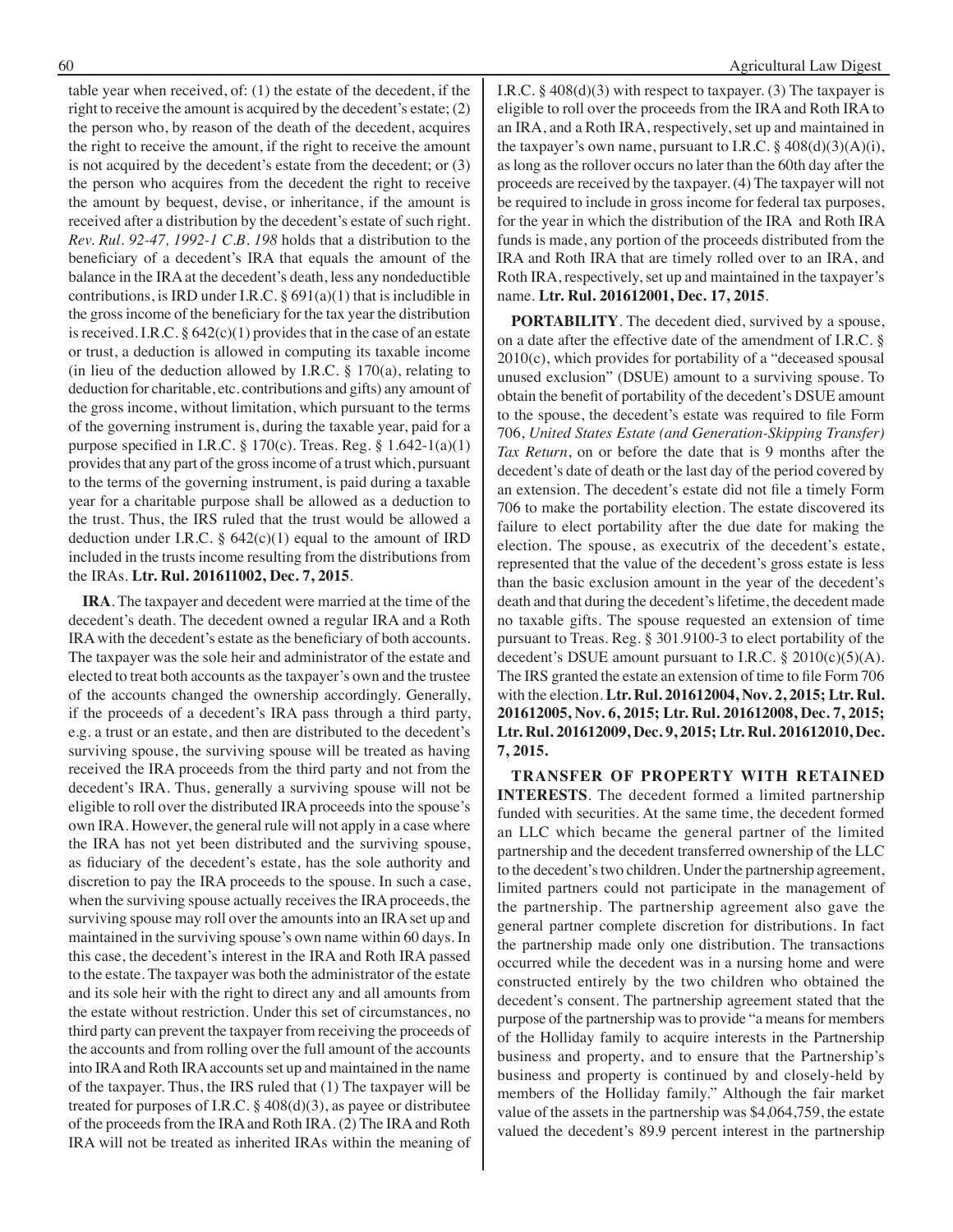at \$2,480,200. The IRS assessed additional taxes based on a higher value based on inclusion of all the partnership assets being included in the decedent's estate because the decedent retained an interest in the partnership income. The estate argued that the exception of a *bona fide* sale for adequate and full consideration of I.R.C. § 2036(a) applied to the creation of the partnership. The estate claimed that the partnership was formed to (1) protect the assets from trial attorney extortion, (2) protect the assets from undue influence by the decedent's caregivers, and (3) preserve the estate. The court did not believe that any of these reasons existed in that no attorney had sued the decedent, the two children lived near the decedent and provided control and maintenance of the decedent's accounts, and the estate failed to show that no other structures were available to preserve the estate. The court noted that the decedent and predeceased spouse's estate had both used trusts to hold some family assets. The court also looked at the lack of any negotiations or discussions with the decedent as to the transactions and the lack of any partnership records or meetings. The court held that the creation of the partnership and contribution of assets was not a *bona fide* sale; therefore, all of the decedent's assets in the partnership and LLC were included in the decedent's estate. **Estate of Holliday v. Comm'r, T.C. Memo. 2016-51**.

### **federal income taxation**

**ACCOUNTING METHOD**. The IRS has issued a revised Form 3115, *Application for Change in Accounting Method* (Dec. 2015). Taxpayers have the option of using the new Form 3115 or the prior Form 3115 (Dec. 2009) until April 16, 2016, except where the new version is required by guidance published by the IRS in the Internal Revenue Bulletin. **Ann. 2016-14, I.R.B. 2016-14**.

**AGRICULTURAL SECURITY CREDIT**. I.R.C §45O(a) provides in relevant part that, in the case of an eligible agricultural business, the agricultural chemicals security credit for the taxable year is 30 percent of the qualified security expenditures for the taxable year. The amount of the credit determined under this subsection with respect to any facility for any taxable year shall not exceed (1) \$100,000, reduced by (2) the aggregate amount of credits determined under this subsection with respect to such facility for the five prior taxable years. The amount of the agricultural security credit cannot exceed \$2,000,000.00 for any tax year. The taxpayer was a chemical manufacturer with multiple facilities throughout the country. One of the chemicals produced by the taxpayer was a pesticide registered with the EPA. The taxpayer also manufactured two other chemicals which were used as inert ingredients in pesticides produced by other companies. In a Field Attorney Advice letter, the IRS ruled that the taxpayer was an eligible agricultural business during the years it produced the pesticide chemical, but not for the years it produced the chemical used as an inert ingredient in pesticides.

The IRS also ruled that each of the taxpayer's manufacturing facilities which manufactured the registered pesticide qualified as a separate facility for purposes of the credit. The IRS ruled that the taxpayer had to allocate the expenses associated with storing the registered pesticide where the storage facility also stored nonagricultural use chemicals. **FAA 20161102F, March 24, 2016**.

**BARTERING INCOME**. The IRS has published information about bartering income. *Barter exchanges*. A barter exchange is an organized marketplace where members barter products or services. Some exchanges operate out of an office and others over the internet. All barter exchanges are required to issue Form 1099- B, *Proceeds from Broker and Barter Exchange Transactions*. The exchange must give a copy of the form to its members who barter and file a copy with the IRS. *Bartering income*. Barter and trade dollars are the same as real dollars for tax purposes and must be reported on a tax return. Both parties must report as income the fair market value of the product or service they get. *Tax implications*. Bartering is taxable in the year it occurs. The tax rules may vary based on the type of bartering that takes place. Barterers may owe income taxes, self-employment taxes, employment taxes or excise taxes on their bartering income. *Reporting rules*. If a taxpayer is in a trade or business, the taxpayer normally reports income from bartering on Form 1040, Schedule C, *Profit or Loss from Business*. For more information, see the Bartering Tax Center in the business section on irs.gov. **IRS Tax Tip 2016-46**.

**CHARITABLE DEDUCTION**. On December 29, 2005, the taxpayers, husband and wife, as individuals and trustees of a trust, granted a conservation easement in several parcels of land intended to preserve the "rural, agricultural and natural scenic qualities of the area by the retention of significant open space for a variety of uses including wildlife habitat, recreation, forest management, and agricultural purposes." The taxpayers filed their 2005 tax return without claiming a charitable deduction for the grant of the easement but prior to April 15, 2006, the taxpayers filed an amended return claiming the deduction and including Form 8283, *Noncash Charitable Contributions,* with the return. After the filing of the amended return, on June 6, 2006, a representative of the charitable organization which received the easement sent the taxpayers a letter stating that no goods or services were furnished in respect of the easement donation. The taxpayers had excess charitable contributions for 2005 and carried the excess deduction over to tax years 2006-2008. The IRS disallowed the carryover charitable deduction and issued a notice of deficiency disallowing the carryover charitable contribution deductions because the taxpayers failed to prove that they had an ownership interest in the property at issue, had failed to obtain a contemporaneous written acknowledgment that complied with the substantiation requirements of I.R.C. §  $170(f)(8)$ , and had failed to prove the value of the conservation easement. I.R.C. § 170(f)(8)(B) provides that a contemporaneous written acknowledgment must include: (1) the amount of cash and a description (but not value) of any property other than cash contributed; (2) whether the donee organization provided any goods or services in consideration, in whole or in part, for any property described in (1); and (3) a description and good faith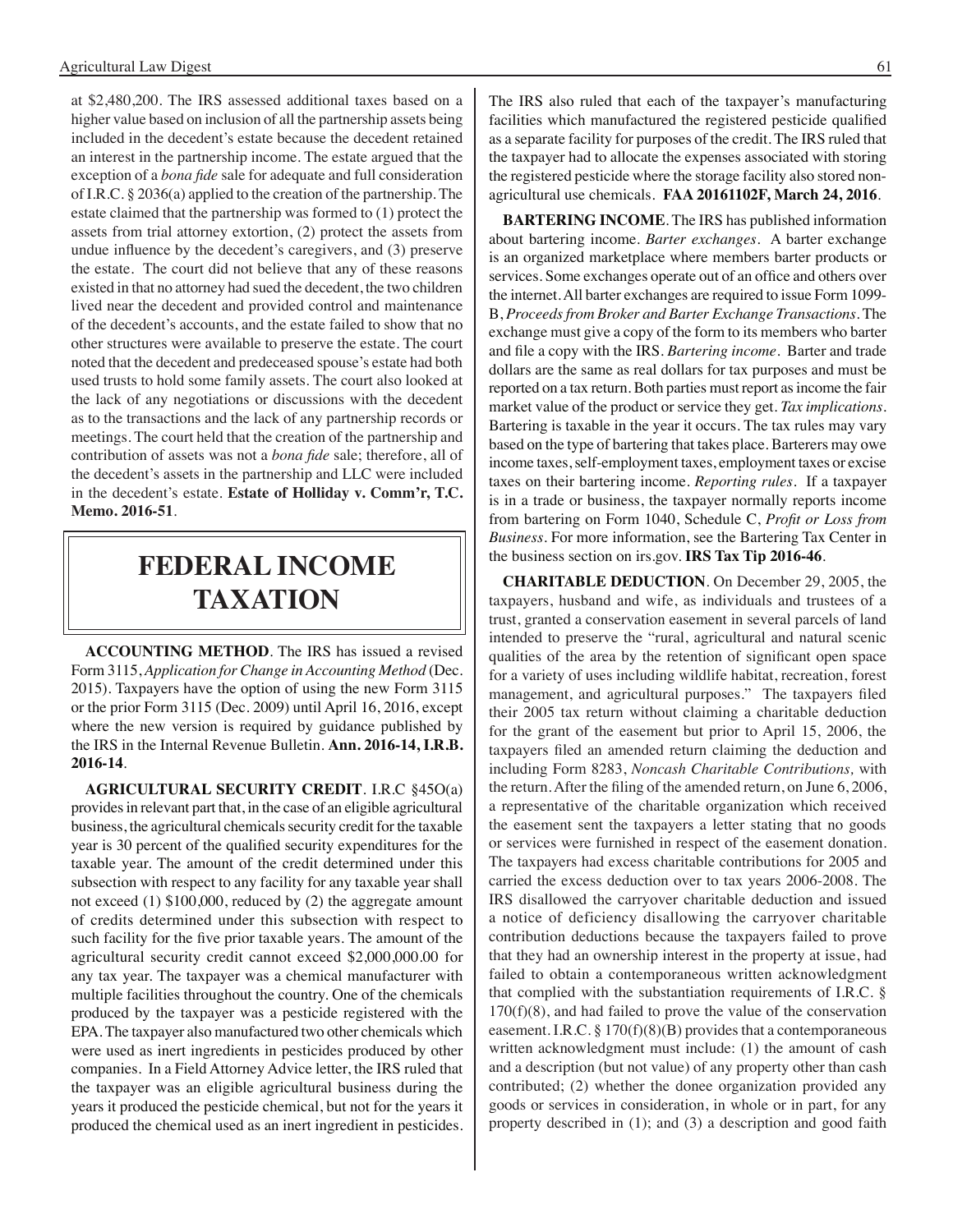estimate of the value of any goods or services referred to in (2). The court held that the letter from the donee organization did not meet the requirement of a contemporaneous letter because it was written after the due date for the 2005 return. The taxpayers argued that the conservation easement deed itself met the contemporaneous written acknowledgement requirement. The court cited two cases which allowed the easement deed to function as the contemporaneous written acknowledgment because the deed contained language that the deed was the entire agreement between the donor and donee. Because the easement deed in this case did not contain language that the deed was the entire agreement between the donor and donee, the court held that the charitable deduction for the easement was properly disallowed by the IRS for lack of a contemporaneous written acknowledgment that no goods or services were provided in consideration for the easement. **French v. Comm'r, T.C. Memo. 2016-53**.

**DISASTER LOSSES.** On February 17, 2016, the President determined that certain areas in Alaska are eligible for assistance from the government under the Disaster Relief and Emergency Assistance Act (42 U.S.C. § 5121) as a result of a severe storm which began on December 12, 2015. **FEMA-4257-DR.** On February 17, 2016, the President determined that certain areas in Oregon are eligible for assistance from the government under the Act as a result of severe winter storms and flooding which began on December 6, 2015. **FEMA-4258-DR.** Accordingly, taxpayers in the areas may deduct the losses on their 2014 or 2015 federal income tax returns. See I.R.C. § 165(i). On February 26, 2016, the President determined that certain areas in Georgia are eligible for assistance from the government under the Act as a result of severe storms and flooding which began on December 22, 2015. **FEMA-4259-DR.** On March 4, 2016, the President determined that certain areas in Maryland are eligible for assistance from the government under the Act as a result of severe winter storms which began on January 22, 2016. **FEMA-4261-DR.** On March 7, 2016, the President determined that certain areas in Virginia are eligible for assistance from the government under the Act as a result of severe storms which began on January 22, 2016. **FEMA-4259-DR.** Accordingly, taxpayers in the areas may deduct the losses on their 2015 or 2016 federal income tax returns. See I.R.C. § 165(i).

**HEALTH INSURANCE**. The IRS has published information on the requirement of minimum essential coverage under the Affordable Care Act. The individual shared responsibility provision requires taxpayers and each member of the family to have basic health coverage – also known as minimum essential coverage – to qualify for a health coverage exemption, or the taxpayer must make an individual shared responsibility payment for months without coverage or an exemption when the taxpayer files the federal income tax return. Most taxpayers will simply check a box to indicate that each member of their family had qualifying health coverage for the whole year. Examples of coverage that qualifies as minimum essential coverage: (1) Employer-sponsored coverage: group health insurance coverage for employees under a governmental plan such as the Federal Employees Health Benefit program, a plan or coverage offered in the small or large group market within a state, or a grandfathered health plan offered in a group market; self-insured group health plan for employees; COBRA coverage; and retiree coverage. Individual health coverage such as: health insurance purchased directly from an insurance company; health insurance purchased through the Health Insurance Marketplace Health; and insurance provided through a student health plan. (3) Coverage under government-sponsored programs: Medicare Part A coverage; Medicare Advantage plans; most Medicaid coverage; Children's Health Insurance Program, also known as CHIP; most types of TRICARE coverage; comprehensive health care programs offered by the Department of Veterans Affairs; Department of Defense Nonappropriated Fund Health Benefits Program; and Refugee Medical Assistance. U.S. citizens, who are residents of a foreign country for an entire year, and residents of U.S. territories, are considered to have minimum essential coverage for the year. **Health Care Tax Tip 2016-31**.

In general, under the employer shared responsibility provisions of the Affordable Care Act, an applicable large employer (ALE) may either offer affordable minimum essential coverage that provides minimum value to its full-time employees and their dependents or potentially owe an employer shared responsibility payment to the IRS. The IRS has published information on the definitions of "affordable coverage" and "minimum value." *Affordable coverage*: If the lowest cost self-only health plan is 9.5 percent or less of a full-time employee's household income then the coverage is considered affordable. Because employers likely will not know their employee's household income, for purposes of the employer shared responsibility provisions, an employer can determine whether the employer offered affordable coverage under various safe harbors based on information available to the employer. *Minimum value*: An employer-sponsored plan provides minimum value if it covers at least 60 percent of the total allowed cost of benefits that are expected to be incurred under the plan. Under existing guidance, employers generally must use a minimum value calculator developed by the U.S. Department of Health and Human Services to determine if a plan with standard features provides minimum value. Plans with nonstandard features are required to obtain an actuarial certification for the nonstandard features. The guidance also describes certain safe harbor plan designs that will satisfy minimum value. **Health Care Tax Tip 2016-35**.

**HOBBY LOSSES**. The taxpayer owned and operated a financial services company which was operated out of the taxpayer's residence. The taxpayer also operated a Hanoverian horse breeding and training activity for which the taxpayer incurred several years of operating losses. The taxpayer's involvement in the horse training was limited by two car accidents and damage to the farm by flooding. Although the court did not discuss the horse training activity under the nine factors of Treas. Reg. § 1.183-2(b), the court held that the horse training activity was not engaged in with the intent to make a profit because (1) the taxpayer did not operate the activity in a businesslike manner in that the taxpayer did not keep records sufficient to analyze the profitability of each horse and did not make any changes based on those records, (2) the losses offset substantial income from other sources, (3) the taxpayer spent little time on the activity because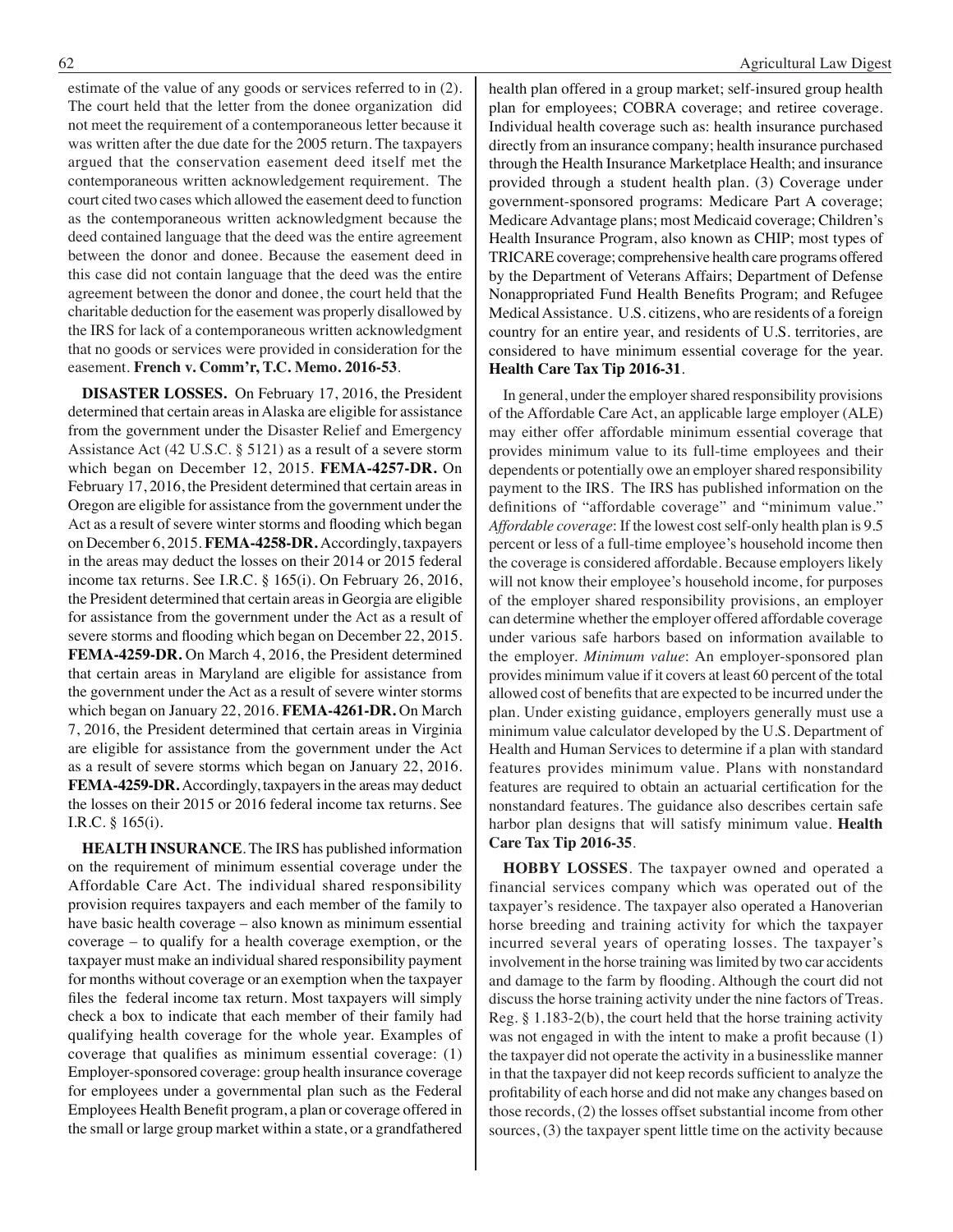#### Agricultural Law Digest 63

of the personal accidents, (4) the taxpayer derived personal pleasure from the activity, (5) the activity produced little or no revenue and no profitable years, and (6) the taxpayer did not apply any expertise in the business planning of the activity. **Kaiser v. Comm'r, T.C. Summary Op. 2016-13**.

#### **PARTNERSHIPS**

 ELECTION TO ADJUST BASIS. The taxpayer was a limited liability company which was treated as a disregarded entity for federal tax purposes. The owner of the taxpayer died and the LLC ownership passed to a trust. The LLC then became a partnership for federal tax purposes eligible for the I.R.C. § 754 election to adjust the partnership' basis in its assets but failed to make the election. The IRS granted an extension of time to file the election by a written statement sent to the appropriate IRS center. Note: there is no mention of a partnership return in the ruling. **Ltr. Rul. 201611008, Dec. 10, 2015**.

**PASSIVE ACTIVITY LOSSES**. The taxpayer was a licensed real estate broker and an enrolled agent. The taxpayer was employed as a real estate mortgage broker and tax return preparer. The taxpayer owned two residential rental properties and claimed loss deductions for the rental activity. The taxpayer did not maintain a written contemporaneous log of the taxpayer's activities on the rental properties but constructed a log for trial which showed that (1) the taxpayer spent 752.6 hours providing mortgage brokerage services, (2) the taxpayer spent 47.95 hours providing leasing services, and (3) the taxpayer, the taxpayer's spouse and/or their children spent 233.25 hours on the rental properties. The taxpayer argued that the mortgage brokerage services were part of a real property trade or business under I.R.C.  $\S$  469(c)(7)(C); therefore, the taxpayer's time spent on the mortgage brokerage services could be included in meeting the 750 hour requirement to make the losses nonpassive. The court held that a mortgage brokerage service was not a real property trade or business but only a financial services activity; therefore, the taxpayer's time spent on that activity could not be included in the 750 hour test and the income from the rental activity was passive income. **Guarino v. Comm'r, T.C. Summary Op. 2016-12**.

**QUARTERLY INTEREST RATE**. The IRS has announced that, for the period April 1, 2016 through June 30, 2016, the interest rate paid on tax overpayments increased to 4 percent (3 percent in the case of a corporation) and for underpayments increased to 4 percent. The interest rate for underpayments by large corporations increased to 6 percent. The overpayment rate for the portion of a corporate overpayment exceeding \$10,000 increased to 1.5 percent. **Rev. Rul. 2016-6, I.R.B. 2016-13.**

#### **Safe Harbor interest rates April 2016**

|                                  |      | Annual Semi-annual Quarterly Monthly |      |      |  |  |  |  |  |
|----------------------------------|------|--------------------------------------|------|------|--|--|--|--|--|
| <b>Short-term</b>                |      |                                      |      |      |  |  |  |  |  |
| AFR                              | 0.70 | 0.70                                 | 0.70 | 0.70 |  |  |  |  |  |
| 110 percent AFR                  | 0.77 | 0.77                                 | 0.77 | 0.77 |  |  |  |  |  |
| 120 percent AFR                  | 0.84 | 0.84                                 | 0.84 | 0.84 |  |  |  |  |  |
|                                  |      | Mid-term                             |      |      |  |  |  |  |  |
| AFR                              | 1.45 | 1.44                                 | 1.44 | 1.44 |  |  |  |  |  |
| 110 percent AFR                  | 1.59 | 1.58                                 | 1.58 | 1.58 |  |  |  |  |  |
| 120 percent AFR                  | 1.74 | 1.73                                 | 1.73 | 1.72 |  |  |  |  |  |
|                                  |      | Long-term                            |      |      |  |  |  |  |  |
| AFR                              | 2.25 | 2.24                                 | 2.23 | 2.23 |  |  |  |  |  |
| 110 percent AFR                  | 2.48 | 2.46                                 | 2.45 | 2.45 |  |  |  |  |  |
| 120 percent AFR                  | 2.71 | 2.69                                 | 2.68 | 2.68 |  |  |  |  |  |
| Rev. Rul. 2016-9. LR.B. 2016-14. |      |                                      |      |      |  |  |  |  |  |

**TAX COURT**. The IRS has issued a revenue procedure which updates *Rev. Proc. 87-24, 1987-1 C.B. 720*, to clarify and describe the practices for the administrative appeals process in cases docketed in the United States Tax Court. **Rev. Proc. 2016-22, I.R.B. 2016-15**.

**VEHICLE EXPENSES**. The taxpayers, husband and wife, solely owned a corporation which operated an information technology business. The husband was the sole employee and provided all the services. The taxpayers filed a Schedule C which claimed a deduction for vehicle expenses based on about 75,000 miles of business use of an automobile. The taxpayers claimed that a contemporaneous mileage log was lost and presented a list of the names of clients for which the husband rendered services and invoices relating thereto, (2) receipts for the servicing and repair of the automobile that the husband used for business travel, and (3) a list reflecting the estimated business mileage. Although the court acknowledged that the taxpayer could substantiate the deductions without producing a mileage log, the court held that none of the evidence was sufficient to show the mileage driven and the business purpose for each trip; therefore, the deductions were properly disallowed for lack of substantiation. **Avery v. Comm'r, T.C. Memo. 2016-50**.

## **Agricultural tax seminars**

**by Neil E. Harl**

Due to serious family medical issues, Dr. Harl has had to cancel at least the first three seminars previously announced. Although Dr. Harl may need to cancel the remaining seminars, except Ames, IA, here are the tentative cities and dates for the seminars in 2016 at this time:

 **August 24-25, 2016** - Quality Inn, Ames, IA  **September 15-16, 2016** - Ramkota Hotel, Sioux Falls, SD  **September 22-23, 2016** - Holiday Inn, Rock Island, IL  **October 11-12, 2016** - Atrium Hotel, Hutchinson, KS

> More information will be posted on www.agrilawpress.com.